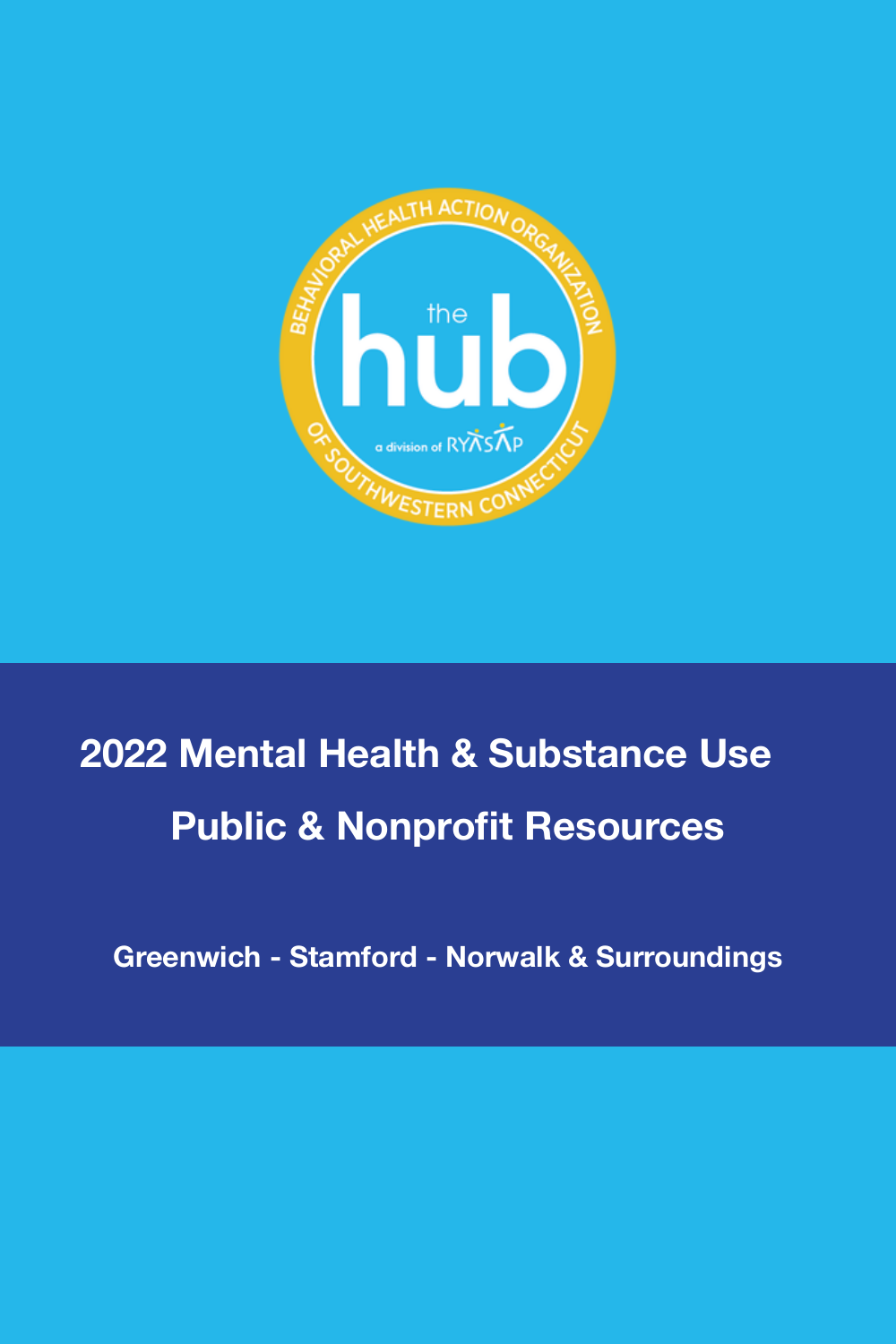# **In an Emotional or Addiction Crisis?**

## **Contents**

| Children's Behavioral Health Treatment (ages 0-18)8 |
|-----------------------------------------------------|
|                                                     |
|                                                     |





## As of July 16, 2022, you can dial 988 for the Suicide Prevention Lifeline

| Adult Crisis Telephone Intervention and Options Network<br>(ACTION) Line for adults who are in distress (18+).          | 800-467-3135.<br>Available 24/7, 365 days. |
|-------------------------------------------------------------------------------------------------------------------------|--------------------------------------------|
| Child (<18yo) mobile psychiatric crisis (24/7)<br>In Greenwich, dial 800-203-1234                                       | Dial 2-1-1, press 1                        |
| National Suicide Lifeline (24/7)                                                                                        | 800-273-TALK (8255)                        |
| Crisis Text Line (24/7)                                                                                                 | Text "HOME" to 741741                      |
| The 24-Hour Hotline (Kids in Crisis)                                                                                    | 203-661-1911                               |
| Center for Sexual Assault hotline (24/7)<br>Espanol: 888-568-8332                                                       | 888-999-5545                               |
| Domestic Violence Crisis Hotline (24/7)<br>Call or text "START" to 88788. Chat is also available:<br>www.thehotline.org | 800-799-7233                               |
| Substance Use Access Line (24/7)                                                                                        | 800-563-4086                               |
| <b>Problem Gambling Helpline (24/7)</b>                                                                                 | 888-789-7777                               |
| CT Quitline (smoking cessation) (24/7)                                                                                  | 800-QUITNOW                                |
| COPLINE: National Law Enforcement Officers Hotline (24/7)                                                               | 800-COP-LINE                               |
| Disaster Distress Helpline (24/7)                                                                                       | 800-985-5990                               |
| Homeless Outreach Team (HOT)                                                                                            | 203-579-7300                               |
| Soundview Warmline, 3PM - 9PM                                                                                           | 800-921-0359                               |
| Young Adult Warmline (Mon-Sun 12-9pm)                                                                                   | 855-6HOPENOW                               |
| <b>SAMHSA's National Helpline for treatment referral and</b><br>information service (English & Spanish)                 | 800-662-4357                               |
| CCAR - Telephone Recovery Support for Addiction                                                                         | Visit CCAR website                         |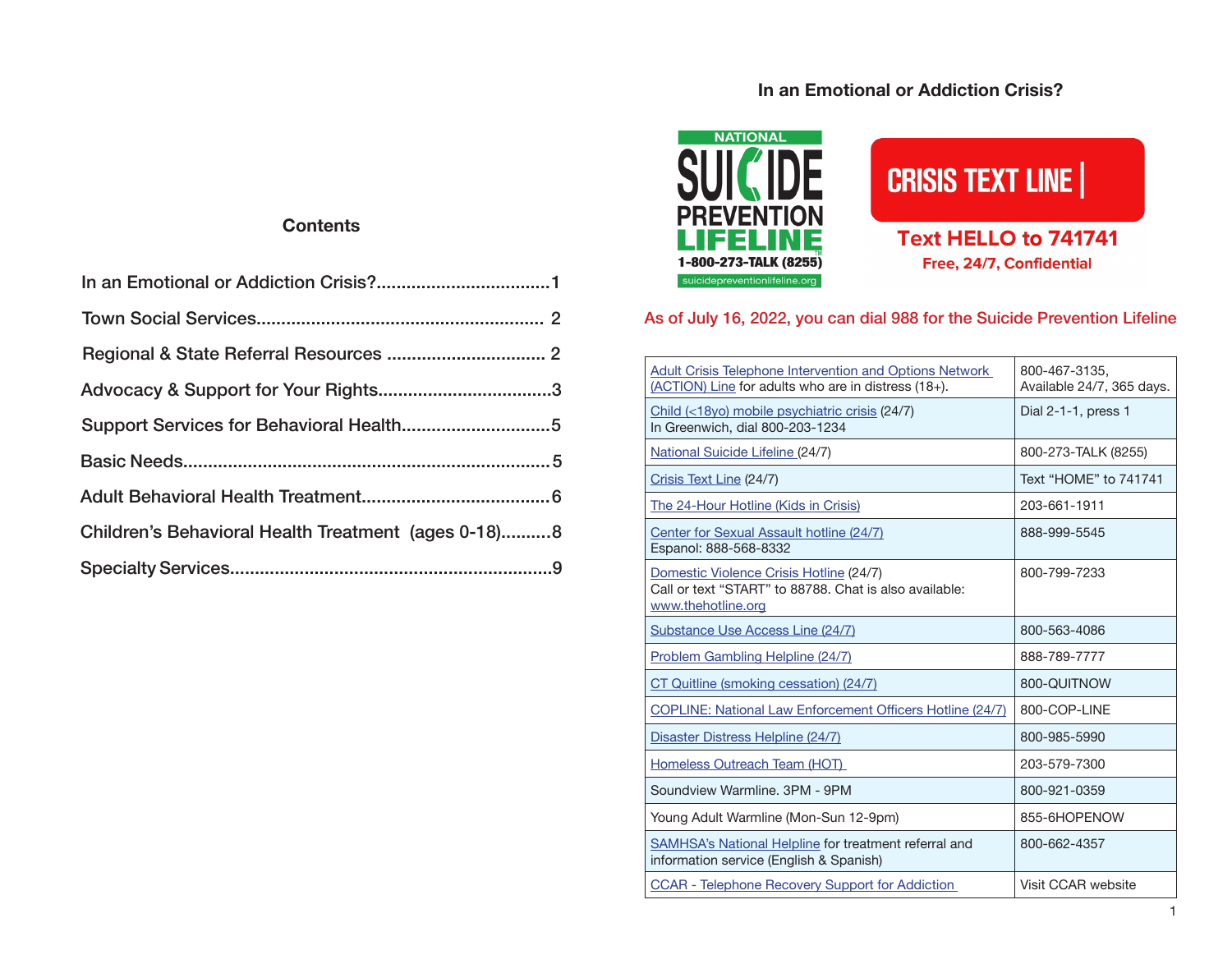# **Town Social Services**

<span id="page-2-0"></span>Town services can help with benefits, case management & sometimes counseling.

| <b>Darien Human Services</b>             | 203-656-7328 | Darien         |
|------------------------------------------|--------------|----------------|
| <b>Greenwich Dept. of Human Services</b> | 203-622-3800 | Greenwich      |
| New Canaan Human Services                | 203-594-3076 | New Canaan     |
| <b>Norwalk Community Services</b>        | 203-854-7999 | <b>Norwalk</b> |
| <b>Stamford Social Services</b>          | 203-977-4050 | Stamford       |
| <b>Weston Social Services</b>            | 203-222-2663 | Weston         |
| <b>Westport Human Services</b>           | 203-341-1050 | Westport       |
| <b>Wilton Social Services</b>            | 203-834-6238 | Wilton         |

# **Looking for Regional & State Referral Resources?**

Not sure how to start? Call 211 first! Select option 1 for crisis, option 3 for basic needs

| The Hub (Behavioral Health Action Organization for Southwestern<br>CT) Local Prevention Councils in each town help prevent<br>substance misuse & promote wellness. Find yours: the hubct.org | 203-840-1187  |
|----------------------------------------------------------------------------------------------------------------------------------------------------------------------------------------------|---------------|
| <u>The 24-Hour Hotline (Kids in Crisis)</u>                                                                                                                                                  | 203-661-1911  |
| Resources to Recover (free mental health info & resources)                                                                                                                                   | 203-724-9070, |
| <b>Southwestern CT Agency on Aging (SWCAA)</b>                                                                                                                                               | 203-333-9288  |
| Southwest CT Mental Health System (DMHAS Region 1)                                                                                                                                           | 860-418-7000  |
| <b>Courage to Speak Foundation</b><br>(prevention programs & support groups)                                                                                                                 | 203-247-3975  |
| CT Behavioral Health Partnership (for Medicaid population)                                                                                                                                   | 877-552-8247  |
| Department of Children and Families (DCF)                                                                                                                                                    | 203-384-5300  |
| Department of Mental Health & Addiction Services (DMHAS)                                                                                                                                     | 800-446-7348  |
| <b>Department of Rehabilitative Services (DORS, BRS)</b>                                                                                                                                     | 203-251-9430  |
| Department of Social Services (DSS)                                                                                                                                                          | 855-626-6632  |
| Kidsmentalhealthinfo.com (trauma resources for kids)                                                                                                                                         |               |

# **Looking for Advocacy & Support for Your Rights?**

| <b>Advocacy Unlimited</b>                                        | 800-573-6929 |
|------------------------------------------------------------------|--------------|
| CT Commission on Human Rights                                    | 860-541-3400 |
| CT Family Support Network (help for families with special needs) | 203-727-9564 |
| CT Institute for Immigrants & Refugees (immigrant help)          | 203-336-0141 |
| <b>CT Juvenile Justice Alliance</b>                              | 203-579-2727 |
| CT Legal Rights Project (CLRP)                                   | 877-402-2299 |
| CT Parent Advocacy Center (CPAC)                                 | 860-739-3089 |
| <b>Disability Rights Connecticut</b>                             | 800-842-7303 |
| <b>FAVOR (Family Advocacy for Children's Mental Health)</b>      | 860-563-3232 |
| Keep the Promise (KTP)                                           | 860-788-6180 |
| National Alliance for Mental Illness (NAMI) Fairfield, CT        | 800-215-3021 |
| Office of the Healthcare Advocate (OHA)                          | 866-466-4446 |
| <b>State Education Resource Center</b>                           | 860-632-1485 |
| Statewide Legal Services of CT                                   | 800-453-3320 |

# **Scan below to follow The Hub on social media and visit our website for additional resources.**



**www.TheHubCT.org**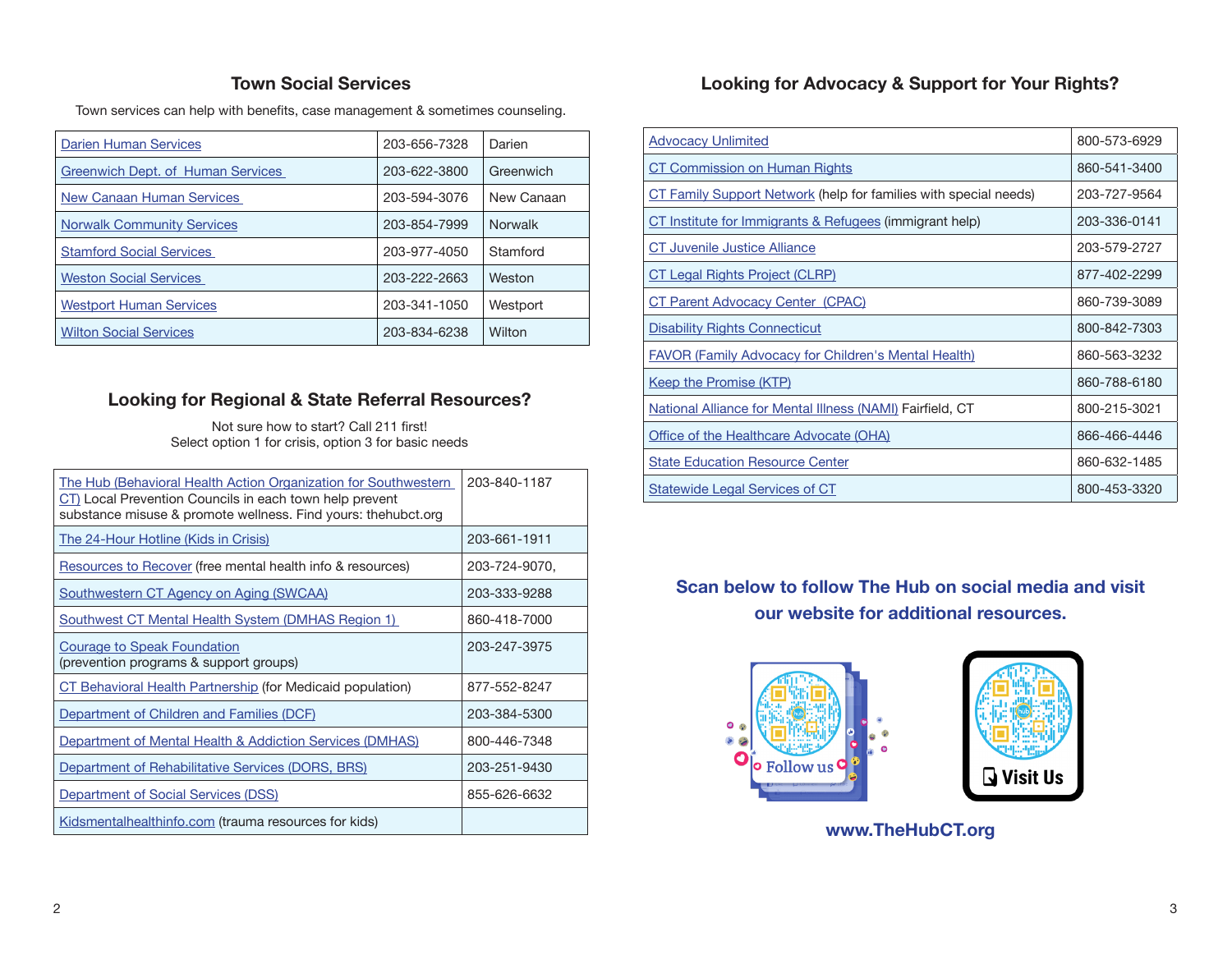# **Support Services for Behavioral Health**

<span id="page-3-0"></span>(C)ase Coordination, (CJ) Criminal Justice, (CSP) Community Support Program, (D)etox, (DV)Domestic Violence, Supported (Ed)ucation, Supported (E)mployment, Supported (H)ousing, Psychosocial (R)ehabilitation, (S)helter, (T)ransportation, (V)eterans

| <b>Ability Beyond</b>                                       | E                      | 888-832-8247             | Stmfd-Norwalk  |
|-------------------------------------------------------------|------------------------|--------------------------|----------------|
| <b>Bridge House</b><br>(psychosocial clubhouse)             | C, E, R                | 203-335-5339             | Bridgeport     |
| <b>Continuum Crisis &amp; Respite Services</b>              | C, R, S                | 475-282-4985             | Regional       |
| <b>CT Community for Addiction</b><br><b>Recovery (CCAR)</b> | C, E                   | 800-708-9145             | Statewide      |
| <b>Domestic Violence Crisis Center</b>                      | C, DV                  | 203-588-9100             | Stmfd-Norwalk  |
| Domestic Abuse Services of YWCA                             | C, DV                  | 203-622-0003             | Greenwich      |
| Family & Children's Agency - Senior<br>Outreach             | C                      | 203-831-2900             | <b>Norwalk</b> |
| <b>Family Centers, Inc.</b>                                 | E, V                   | 203-324-3167             | Grwch-Stmfd    |
| <b>Family Re-Entry</b>                                      | CJ, DV                 | 203-838-0496             | Norwalk        |
| <b>Jewish Family Services</b>                               | C                      | 203-622-1881             | Greenwich      |
| Keystone House, Inc.                                        | CSP, E,<br>H, R        | 203-855-7920             | <b>Norwalk</b> |
| <b>Kids in Crisis</b>                                       | C, S                   | 203-327-KIDS             | Stamford       |
| Know How To Go                                              | T                      | 203-365-8522<br>ext. 263 |                |
| Laurel House, Inc.                                          | C, CSP, Ed,<br>E, H, R | 203-324-1816             | Stamford       |
| <b>Liberation Programs</b>                                  | H                      | 203-851-2077             | Various        |
| <b>Mental Health CT</b>                                     | C, CSP, H              | 203-323-3337             | Stamford       |
| <b>Mid-Fairfield AIDS Project</b><br>(needle exchange)      | C, H,<br>needle        | 203-855-9535             | <b>Norwalk</b> |
| <b>Norwalk Hospital</b>                                     | <b>CSP</b>             | 866-642-9355             | <b>Norwalk</b> |
| Pathways                                                    | CSP, E,<br>H, R        | 203-869-5656             | Greenwich      |
| Project Return (females 18-21 only)                         | H, R                   | 203-222-8129             | Westport       |
| <b>Rowan Center for Sexual Assault</b>                      | <b>DV</b>              | 203-348-9346             | Stamford       |

# **Support Services for Behavioral Health**

(C)ase Coordination, (CJ) Criminal Justice, (CSP) Community Support Program, (D)etox, (DV)Domestic Violence, Supported (Ed)ucation, Supported (E)mployment, Supported (H)ousing, Psychosocial (R)ehabilitation, (S)helter, (T)ransportation, (V)eterans

| <b>St. Vincent's Community Residential</b><br><b>Services</b> | H. R | 203-362-3920 | <b>Bridgeport</b> |
|---------------------------------------------------------------|------|--------------|-------------------|
| Triangle Community Center (LGBTQ)                             | C    | 203-853-0600 | County            |
| Veyo                                                          |      | 855-478-7350 | Statewide         |
| Young Adult Space (Drop-in center,<br>Mon-Thu 1-6pm)          | C    | 203-853-0600 | Norwalk           |

#### **Basic Needs (shelter, benefits, energy assistance)**

Homeless and need shelter? Dial 2-1-1, Option 3

Need food? Text 211food to 898211, then send your zip code to get options near you.

(C)ase Coordination, (CJ) Criminal Justice, (CSP) Community Support Program, (D)etox, (DV)Domestic Violence, Supported (Ed)ucation, Supported (E)mployment, Supported (H)ousing, Psychosocial (R)ehabilitation, (S)helter, (T)ransportation, (V)eterans

| The 24-Hour Hotline (Kids in Crisis)                                            |              | 203-661-1911 | Greenwich         |
|---------------------------------------------------------------------------------|--------------|--------------|-------------------|
| <b>ALLIANCE for Community Empowerment,</b><br>Inc. Used to be ABCD 203-838-8110 | C, S         | 203-366-8241 | <b>Norwalk</b>    |
| American Job Center                                                             | F            | 203-353-1702 | Stamford          |
| <b>Community Action Agency of Western CT</b>                                    | C            | 203-602-8833 | Various           |
| Errera Homeless Outreach for Veterans                                           | S.V          | 203-932-5711 | Statewide         |
| Homes for the Brave (homeless vets only)                                        | E, H, R, V   | 203-338-0669 | <b>Bridgeport</b> |
| <b>Homes with Hope</b>                                                          | E, H, S      | 203-226-3426 | Westport          |
| Inspirica, Inc.                                                                 | H, S         | 203-388-0100 | Stamford          |
| <b>Malta House</b><br>(pregnant & parenting women)                              | C, S         | 203-857-0088 | Norwalk           |
| Open Door Shelter                                                               | E, H, S      | 203-866-1057 | <b>Norwalk</b>    |
| Pacific House (formerly Shelter for the<br>Homeless)                            | S, V         | 203-348-2792 | Stamford          |
| Person-to-Person                                                                | $\mathsf{C}$ | 203-939-1650 | <b>Norwalk</b>    |
| Person-to-Person                                                                | C            | 203-655-0048 | Darien            |
| Victims of Crime Act (VOCA)                                                     | C            | 800-505-9000 | Various           |
| Housing for Success (DCF Youth)                                                 | н            | 203-333-2335 | Various           |
| Housing Plus - (Homeless Youth)                                                 | H            | 203-690-1057 | Various           |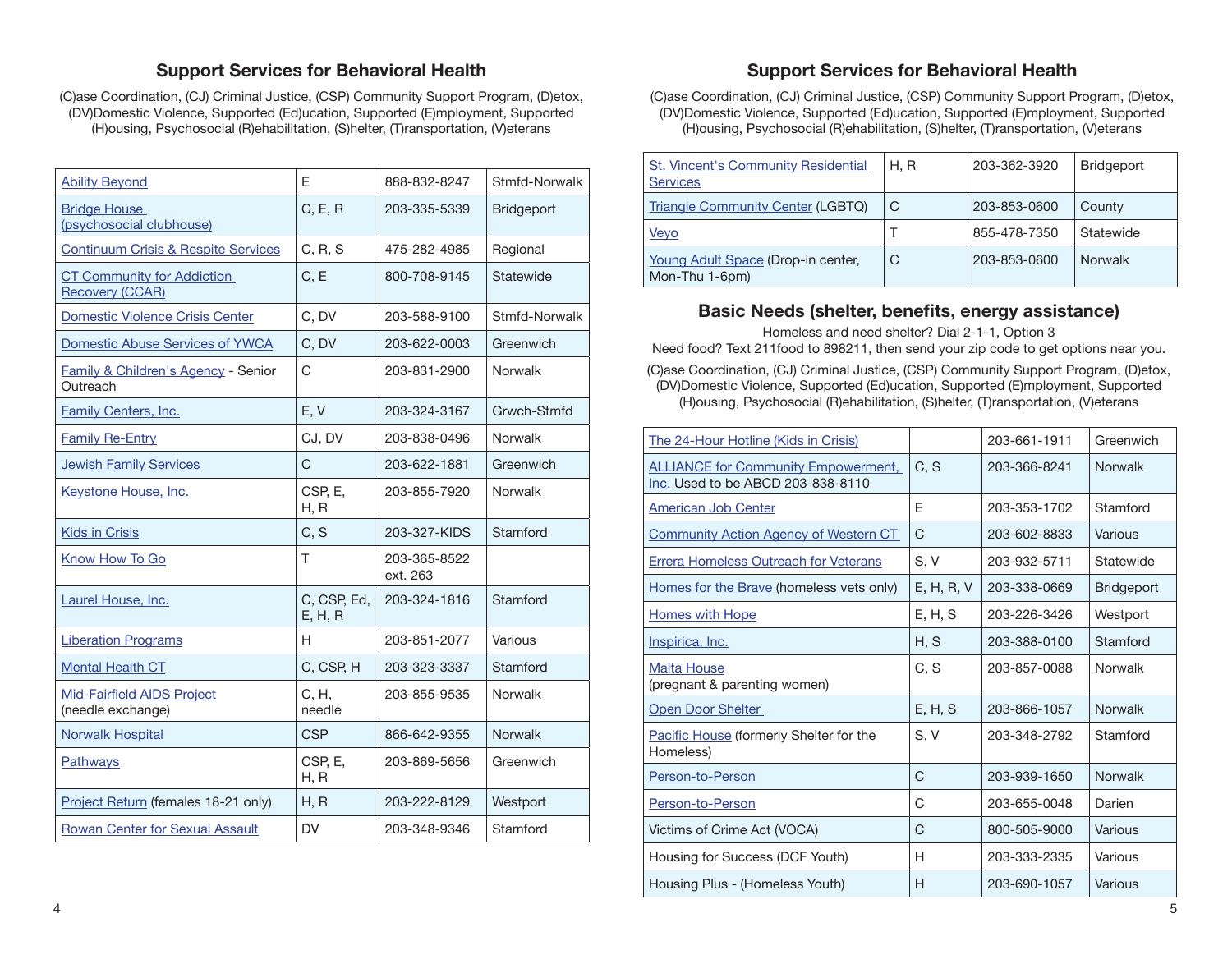#### **Adult Behavioral Health Treatment**

<span id="page-4-0"></span>Key: (MH) Mental Health, (SUD) Substance Use Disorder (D)etox, (H)ome, (I)npatient, Intensive (IOP), (MAT) Medication-Assisted Treatment (Opioid Dependence), (O)utpatient, (PG) Problem Gambling, (PHP) Partial Hospital Program, (R)esidential

#### **Substance Use Access Line: 800-563-4086 Statewide**

#### **Addiction Services: bed availability (detox, sober homes, etc.) www.ctaddictionservices.com**

| <b>Catholic Charities</b>                                       | <b>MH</b>             | O                  | 203-750-9711 | Norwalk           |
|-----------------------------------------------------------------|-----------------------|--------------------|--------------|-------------------|
| <b>Center for Hope</b><br>(grief counseling)                    | <b>MH</b>             | O                  | 203-655-4693 | Darien            |
| <b>Christian Counseling Center</b>                              | <b>MH</b>             | O                  | 203-846-4626 | Norwalk           |
| Circle Care (specializing in<br>LGBTQ)                          | <b>MH</b>             | $\circ$            | 203-852-9525 | Norwalk           |
| <b>Community Health Center, Day</b><br><b>Street</b>            | MH, SUD               | MAT, O             | 203-854-9292 | Norwalk           |
| <b>Community Health Center,</b><br><b>Franklin Street</b>       | MH, SUD               | $\circ$            | 203-969-0802 | Stamford          |
| <b>Connecticut Addiction Medicine</b>                           | MH, SUD               | D.I.IOP.<br>MAT, O | 475-284-2500 | <b>Bridgeport</b> |
| <b>CT Counseling Centers</b>                                    | MH, SUD               | IOP,<br>MAT, O     | 203-838-6508 | <b>Norwalk</b>    |
| <b>CT Counseling Centers</b>                                    | MH, SUD               | IOP,<br>MAT, O     | 203-653-3038 | Stamford          |
| CT Renaissance, Inc. (includes<br>problem gambling)             | MH, PG,<br><b>SUD</b> | IOP, O             | 203-866-2541 | Various           |
| <b>Family &amp; Children's Agency</b>                           | <b>MH</b>             | O                  | 203-855-8765 | Norwalk           |
| <b>Family &amp; Children's Agency</b><br>(Project Reward/women) | <b>SUD</b>            | IOP, O             | 203-855-8765 | <b>Norwalk</b>    |
| Family Centers, Inc.                                            | <b>MH</b>             | O                  | 203-324-3167 | Stamford          |
| Family Centers, Inc.                                            | <b>MH</b>             | $\Omega$           | 203-869-4848 | Greenwich         |
| Family Centers, Inc.                                            | MH,                   | O                  | 203-655-0547 | Darien            |
| <b>Families in Recovery Program</b><br>(pregnant & parenting)   | <b>SUD</b>            | I, R               | 203-851-2077 | <b>Norwalk</b>    |

## **Adult Behavioral Health Treatment**

Key: (MH) Mental Health, (SUD) Substance Use Disorder (D)etox, (H)ome, (I)npatient, Intensive (IOP), (MAT) Medication-Assisted Treatment (Opioid Dependence), (O)utpatient, (PG) Problem Gambling, (PHP) Partial Hospital Program, (R)esidential

#### **Substance Use Access Line: 800-563-4086 Statewide**

#### **Addiction Services: bed availability (detox, sober homes, etc.) www.ctaddictionservices.com**

| <b>Four Winds Hospital</b>                                    | <b>MH</b>             | I, IOP, O,<br>PHP      | 800-528-6624            | Katonah,<br><b>NY</b> |
|---------------------------------------------------------------|-----------------------|------------------------|-------------------------|-----------------------|
| <b>F.S. Dubois Center (DMHAS)</b><br>(appointments)           | MH.<br><b>SUD</b>     | $\circ$                | 203-388-1600            | Stamford              |
| <b>Greenwich Hospital Addiction</b><br><b>Recovery Center</b> | <b>SUD</b>            | D, I, IOP,<br>$\Omega$ | 203-863-4673            | Greenwich             |
| <b>Greenwich Hospital Behavioral</b><br><b>Health</b>         | <b>MH</b>             | O                      | 203-863-3627            | Greenwich             |
| Jewish Family Services of<br>Greenwich                        | <b>MH</b>             | $\circ$                | 203-622-1881            | Greenwich             |
| <b>Liberation Programs</b>                                    | SUD,<br><b>MH</b>     | Schools.<br>0, I, IOP  | 855-LIB-<br><b>PROG</b> | Regional              |
| <b>Norwalk Community Health Center</b>                        | <b>MH</b>             | O                      | 203-899-1770            | Norwalk               |
| <b>Norwalk Hospital</b>                                       | MH.<br><b>SUD</b>     | D, I, IOP,<br>O, PHP   | 203-852-2988            | <b>Norwalk</b>        |
| Optimus Behavioral Health                                     | <b>MH</b>             | O                      | 203-621-3700            | Stamford              |
| <b>Positive Directions (includes</b><br>problem gambling)     | MH, PG,<br><b>SUD</b> | $\circ$                | 203-227-7644            | Westport              |
| Saint Vincent's Behavioral Health<br><b>Services</b>          | MH.<br><b>SUD</b>     | IOP,<br>MAT, O         | 203-221-8899            | Norwalk               |
| Saint Vincent's Behavioral Health<br><b>Services</b>          | MH.<br><b>SUD</b>     | D, I                   | 203-227-1251            | Westport              |
| <b>Schoke Jewish Family Services</b>                          | <b>MH</b>             | O                      | 203-921-4161            | Stamford              |
| <b>Schoke Jewish Family Services</b>                          | <b>MH</b>             | $\circ$                | 203-454-4992            | Westport              |
| <b>Silver Hill Hospital</b>                                   | MH.<br><b>SUD</b>     | D. I. IOP.<br>MAT, O   | 866-542-4455            | <b>New</b><br>Canaan  |
| <b>Stamford Hospital</b>                                      | <b>MH</b>             | I                      | 203-276-7010            | Stamford              |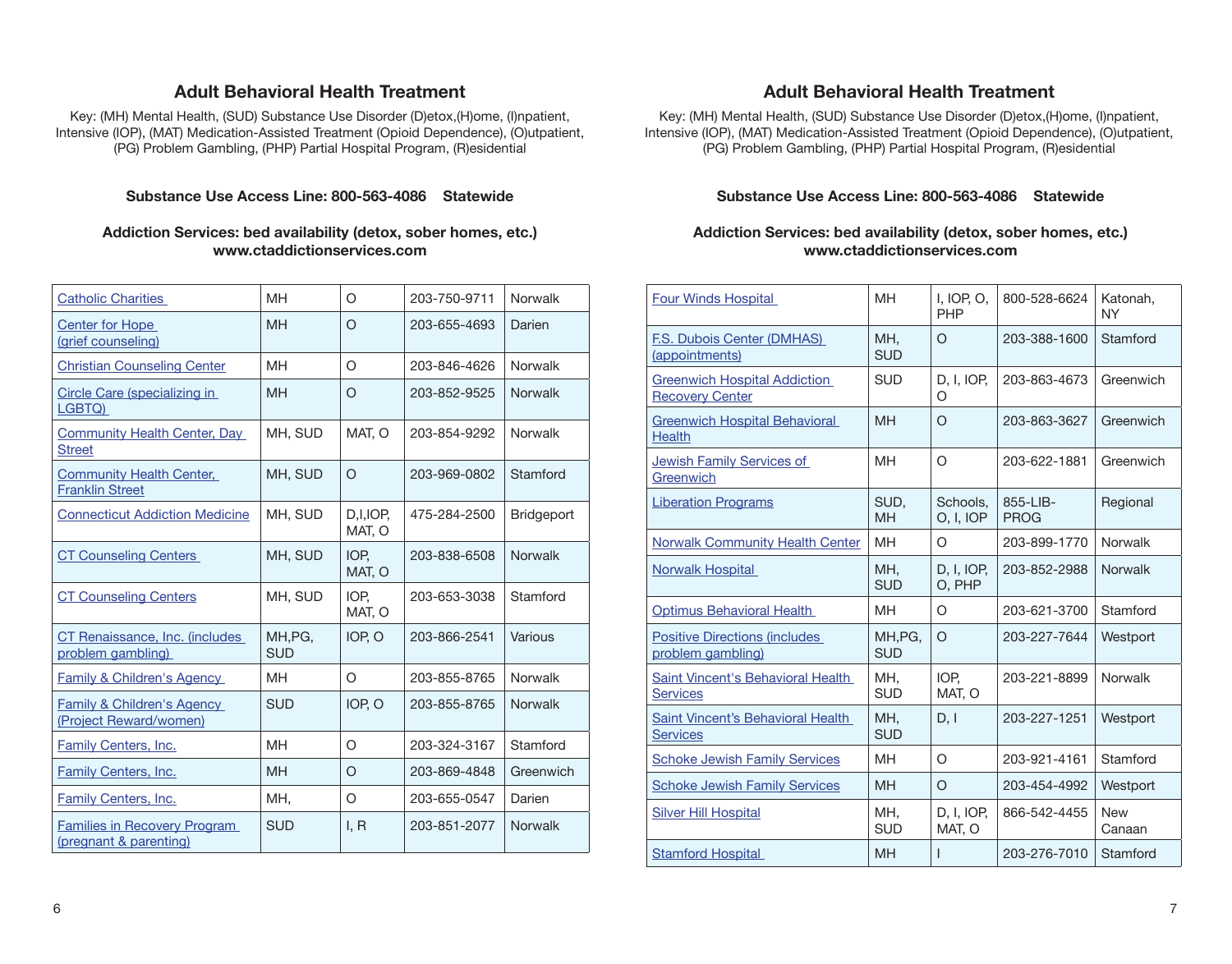# **Children's Behavioral Health Treatment (ages 0-18)**

<span id="page-5-0"></span>Key: (MH) Mental Health, (SUD) Substance Use Disorder ,(D)etox,(H)ome, (I)npatient, Intensive (IOP), (O)utpatient, (PG) Problem Gambling, (PHP) Partial Hospital, (R)esidential

| <b>Catholic Charities</b>                                                         | <b>MH</b>             | O                     | 203-750-9711              | <b>Norwalk</b>        |
|-----------------------------------------------------------------------------------|-----------------------|-----------------------|---------------------------|-----------------------|
| <b>Child &amp; Family Guidance</b><br>Turning Point teen substance use<br>program | MH, SUD               | O                     | 203-394-6529<br>ext. 3557 | Regional              |
| <b>Child Guidance of Mid-Fairfield</b><br>County                                  | MН                    | O                     | 203-299-1315              | <b>Norwalk</b>        |
| <b>Child Guidance Center of</b><br>Southern CT                                    | <b>MH</b>             | $\circ$               | 203-324-6127              | Various               |
| Community Health Center, Day St.                                                  | MH, SUD               | O                     | 203-854-9292              | <b>Norwalk</b>        |
| <b>Community Health Center, Franklin</b><br><b>Street</b>                         | MH, SUD               | $\circ$               | 203-969-0802              | Stamford              |
| <b>Connecticut Addiction Medicine</b>                                             | MH, SUD               | D,I,IOP,<br>MAT, O    | 475-284-2500              | Bridgeport            |
| <b>CT Renaissance</b>                                                             | MH, PG,<br><b>SUD</b> | H, IOP, O             | 203-336-5225              | Various               |
| <b>Family and Children's Agency</b>                                               | MН                    | H, O                  | 203-855-8765              | <b>Norwalk</b>        |
| <b>Family Centers, Inc.</b>                                                       | <b>MH</b>             | O                     | 203-869-4848              | Regional              |
| <b>Four Winds Hospital</b>                                                        | MH                    | I, IOP, O,<br>PHP     | 800-528-6624              | Katonah,<br><b>NY</b> |
| Jewish Family Services of<br>Greenwich                                            | <b>MH</b>             | O                     | 203-622-1881              | Greenwich             |
| <b>Liberation Programs (Youth &amp;</b><br><b>Family Resources)</b>               | SUD, MH               | Schools,<br>0, I, IOP | 855-LIB-<br><b>PROG</b>   | Greenwich             |
| Norwalk Youth Services (ages 11-<br>18, Norwalk only)                             | <b>MH</b>             | O                     | 203-854-7785              | <b>Norwalk</b>        |
| Positive Directions (ages 12+)                                                    | MH.<br>SUD, PG        | O                     | 203-227-7644              | Westport              |
| <b>Schoke Jewish Family Services</b>                                              | MH, PG,<br><b>SUD</b> | $\overline{O}$        | 203-921-4161              | Stamford              |
| Silver Hill Hospital (ages 13+)                                                   | MH, SUD               | I.O                   | 866-542-4455              | <b>New</b><br>Canaan  |
| <b>St. Vincent's Behavioral Health</b><br><b>Services</b>                         | MH, SUD               | <b>IOP, O, I</b>      | 203-221-8899              | Norwalk               |
| Saint Vincent's Behavioral Health<br><b>Services</b>                              | MH, SUD               | D, I                  | 203-227-1251              | Westport              |

# **Specialty Services**

The for-profit agencies below offer specialized services.

Key: (MH) Mental Health, (SUD) Substance Use Disorder ,(D)etox,(H)ome, (I)npatient, Intensive (IOP), (O)utpatient, (PG) Problem Gambling, (PHP) Partial Hospital, (R)esidential

| Anxiety Institute (ages 18-25)                                   | <b>MH</b> | O                        | 203-489-0888                  | Greenwich           |
|------------------------------------------------------------------|-----------|--------------------------|-------------------------------|---------------------|
| <b>AWARE Recovery (in-home)</b><br>addiction recovery)           | MH, SUD   | H                        | 844-292-7372                  | Various             |
| <b>Causeway Collaborative</b><br>(failure to launch young men)   | MН        | Ο.<br>mentoring          | 203-255-0301                  | Westport            |
| <b>Center for Discovery (eating</b><br>disorders, mental health) | <b>MH</b> | IOP, $O$ , $R$           | 855-955-2764                  | Various             |
| <b>Centro Bienestar (EN)</b><br><b>ESPANOL)</b>                  | <b>MH</b> | O                        | 203-883-8135                  | Stamford            |
| <b>Clearpoint Recovery Center</b><br>(addiction)                 | MH, SUD   | IOP, MAT,<br>O           | 203-293-1723                  | Westport            |
| Confidant Health - Virtual<br><b>Services</b>                    | MH, SUD   | <b>MAT</b>               | 203.767.8696                  | Greenwich           |
| <b>High Focus Centers (adults &amp;</b><br>teens)                | MH, SUD   | IOP, PHP                 | 877-383-4036                  | <b>Norwalk</b>      |
| Institute for Restoring<br><b>Cognitive Health</b>               | MH, SUD   | $\circ$                  | 203-302-9883                  | Greenwich           |
| Lebanon Pines - Treatment<br><b>Services for Men</b>             | MH, SUD   | I, MAT,                  | 860-889-1717<br>x214          | Lebanon             |
| <b>Mountainside Treatment</b><br>Center                          | MH, SUD   | D, IOP, O,<br><b>MAT</b> | 800-500-0399                  | Wilton              |
| Newport Academy<br>(therapeutic day school)                      | MH, SUD   | IOP, O                   | 844-498-2483                  | Darien              |
| <b>Renfrew Center for Eating</b><br><b>Disorders</b>             | MH        | IOP, O, R                | 800-RENFREW<br>(800-736-3739) | White<br>Plains, NY |
| Spire School (specialized<br>school for social-emotional)        | <b>MH</b> |                          | 203.409.0066                  | Stamford            |
| <b>Wilkins Center for Eating</b><br><b>Disorders</b>             | MH        | $\circ$                  | 203-531-1909                  | Greenwich           |

**Download copies of this guide and our support group list on our website, www.thehubct.org**